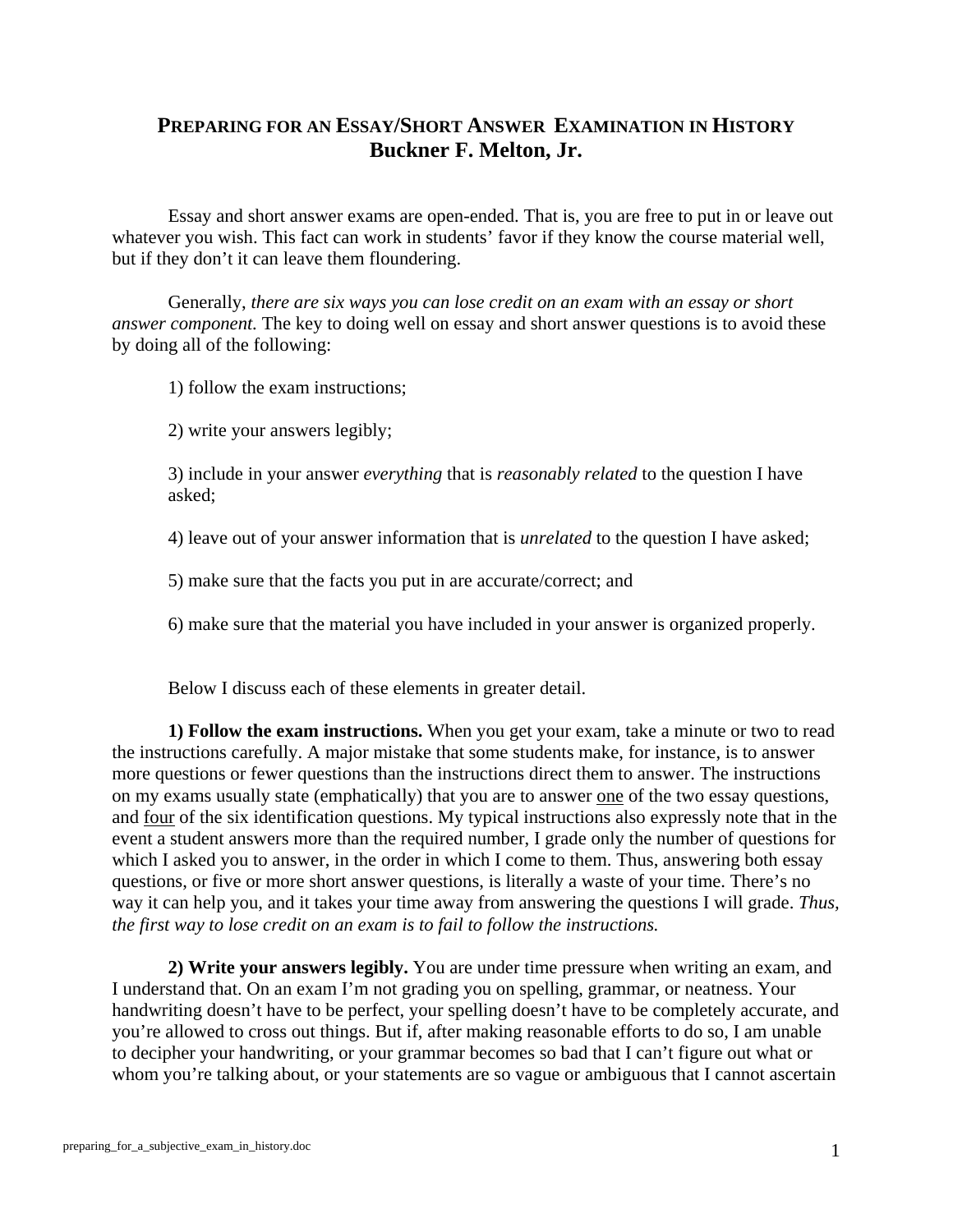what exactly you mean, I will be unable to give you credit for what you have written. *Thus, the second way to lose credit on an exam is to write illegibly.*

 **3) Include in your answer everything that is reasonably related to the question I have asked.** In history and government courses, students must deal with at least two types of information—two types of thinking—to varying degrees on essay and short answer exams. The first type, which is fact-based, is fairly objective. For example: Article I, Section 8 of the United States Constitution gives Congress the power to regulate interstate commerce. General Burgoyne surrendered his army to the Americans at Saratoga in 1777. Thomas Jefferson and James Madison wrote the Virginia and Kentucky Resolutions in 1798. A German U-boat sank the *Lusitania* in May 1915. Franklin D. Roosevelt won the presidential election of 1932.

 The second type can be based less on fact and more on things such as inference, or an understanding of cause and effect, or a grasp of how one event, fact, or set of facts resembles or relates to another event, fact, or set of facts. This type of information, while more subjective, is arguably much more important than the bare facts themselves. Here are some examples of questions of this sort: Why has the Supreme Court's understanding of the interstate commerce power changed over time? What caused the French government to recognize the United States in 1778? Did the Virginia and Kentucky Resolutions suggest that a state could secede from the Union? Was Woodrow Wilson's response to the sinking of the *Lusitania* the correct one? Did Franklin D. Roosevelt's New Deal policies ultimately strengthen or weaken American society?

 With either type of question, there can be a difference between how well you know the material you're being tested on and what you write about that material on the exam. One of your main goals in taking an exam is to avoid this difference, or at least to make this difference as small as possible given the constraints of an exam. Part of what you're being tested on is your ability to organize your knowledge about the subjects I've asked you about and put them into coherent writing under a degree of time pressure. This is because writing (often under pressure) and thinking on your feet are two of the marketable skills that the world expects college graduates to have (and pays them for having).

 Thus, for instance, if I ask you a question about the coming of the War of 1812, and you forget to mention the Embargo Act, which by any measure is a very important aspect of the coming of the war, then I can't give you credit for it.

 In simple English it boils down to this: I can only grade you on what you actually put in your answer. If you know something that is reasonably related to the question I have asked, but you leave it out of your answer, I cannot give you credit for it. I can only judge you on what you put in your answer.

 Furthermore, don't assume that I know the answer to the question I have asked. Don't deliberately leave something out and assume that since anyone should know it that I will give you credit. Tell me *everything* you know about it and believe is reasonably related to it, as if you are teaching me rather than vice versa. *Thus, the third way to lose credit on an exam is to leave out information that should be included.* This is related to the next element, which is to …

 **4) Leave out of your answer information that is unrelated to the question I have asked.** On any given exam, I cannot test you on every single aspect of what has been covered in the course. Instead, the questions on my exam amount to "spot checks" of certain segments of the material. In making this spot check, I both *presume* and *require* that you know all aspects of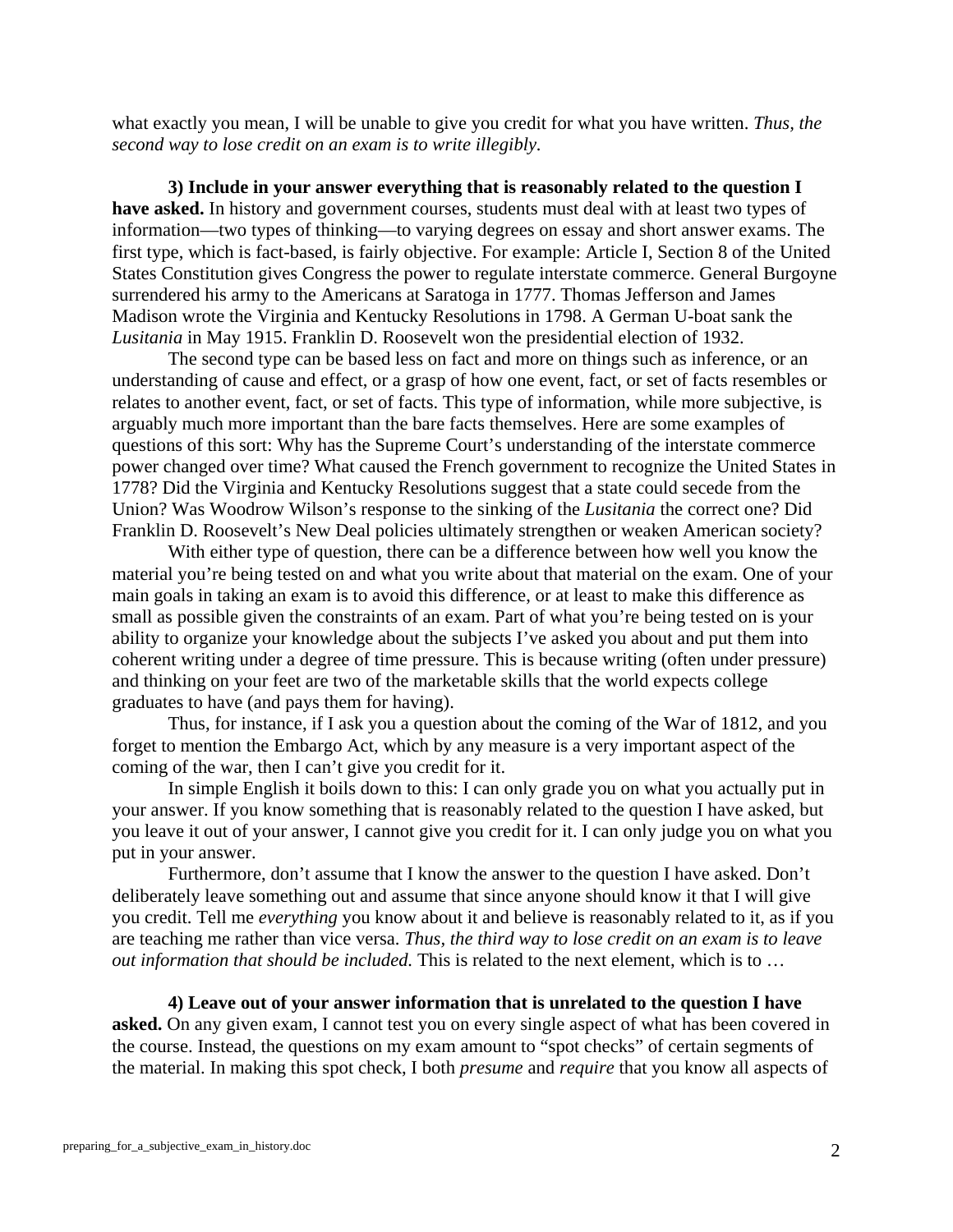the assigned material equally well, and thus I presume that your performance on the questions you answer is representative of your general knowledge of the course material.

 Unfortunately, in reality this sometimes may not be the actual case. That is why, on any essay or short answer component (except for makeup exams), I give you a safety net: I give you two essay questions and let you choose which one to answer, and I give you six short answer questions and let you choose which four to answer. This is designed to give you the opportunity to avoid answering any questions that, for whatever reason, you believe you aren't equipped to answer well.

But what if this "safety net" isn't enough, and you aren't sufficiently prepared to answer the number of questions that you're required to? What if, for instance, you don't know a lot about either of the two essay questions you can choose, or you only feel good bout two of the short answer questions but you have to answer four? In that case you might feel a temptation to use one of the questions I've asked you as a segue to answering a question I have not asked but which you prefer to answer instead. Maybe you aren't interested in the War of Independence, for instance, so you spent most of your time studying the Civil War instead, but one of my essay questions is about the War of Independence. In that case you might try to use my question as a springboard to try to tell me about the Civil War without telling me much, or anything, about the War of Independence.

 Since in theory a student could use this tactic to learn about (and then on the exam write about) one small segment of the course while ignoring the rest—in effect dictating to me what I must test him on—I cannot allow it. On the other hand, if a student misunderstands the material badly enough that he genuinely believes his answer goes to what I have asked, when in reality it doesn't (for instance, the student believes that Civil War material really does belong in a War of Independence answer), that shows a major weakness in his knowledge of the material at a fundamental level. In either case, you are *answering a question I haven't asked* and I can't give you credit for it. (Trial lawyers call this a *nonresponsive answer*.)

*Thus, the fourth way to lose credit on an exam is to put information in an answer that should NOT be included in that answer.*

## **What do I mean by "reasonably related to the question I have asked?" What, exactly, is "unrelated to the question I have asked?"**

 In history, humanities, and social sciences, one may often find connections between events that might not at first seem related, but in this case you still have to connect all information to the question I have actually asked in a reasonable way. For instance, if I ask you a short answer question about Prince Henry the Navigator, and you include information about the Battle of Bunker Hill, it is pretty clear that your Bunker Hill information doesn't really go to telling me anything about Prince Henry the Navigator. Of course, you could argue that if Prince Henry the Navigator hadn't helped launch the Age of Exploration there would never have been a Battle of Bunker Hill, but in that sense nearly everything in the course would be related to everything else, such that you would need days to answer the question. Likewise, if I ask a question about the First (Military) Reconstruction Act of 1867, answering that question with information about *The Great Gatsby* is a rather long stretch. *There must be, in my professional judgment, some proximate relationship, based on the material I present in class or covered by assigned material, between the question I ask and the information you include in your answer*. If you don't make that relationship clear in your answer or you don't show it to be based on the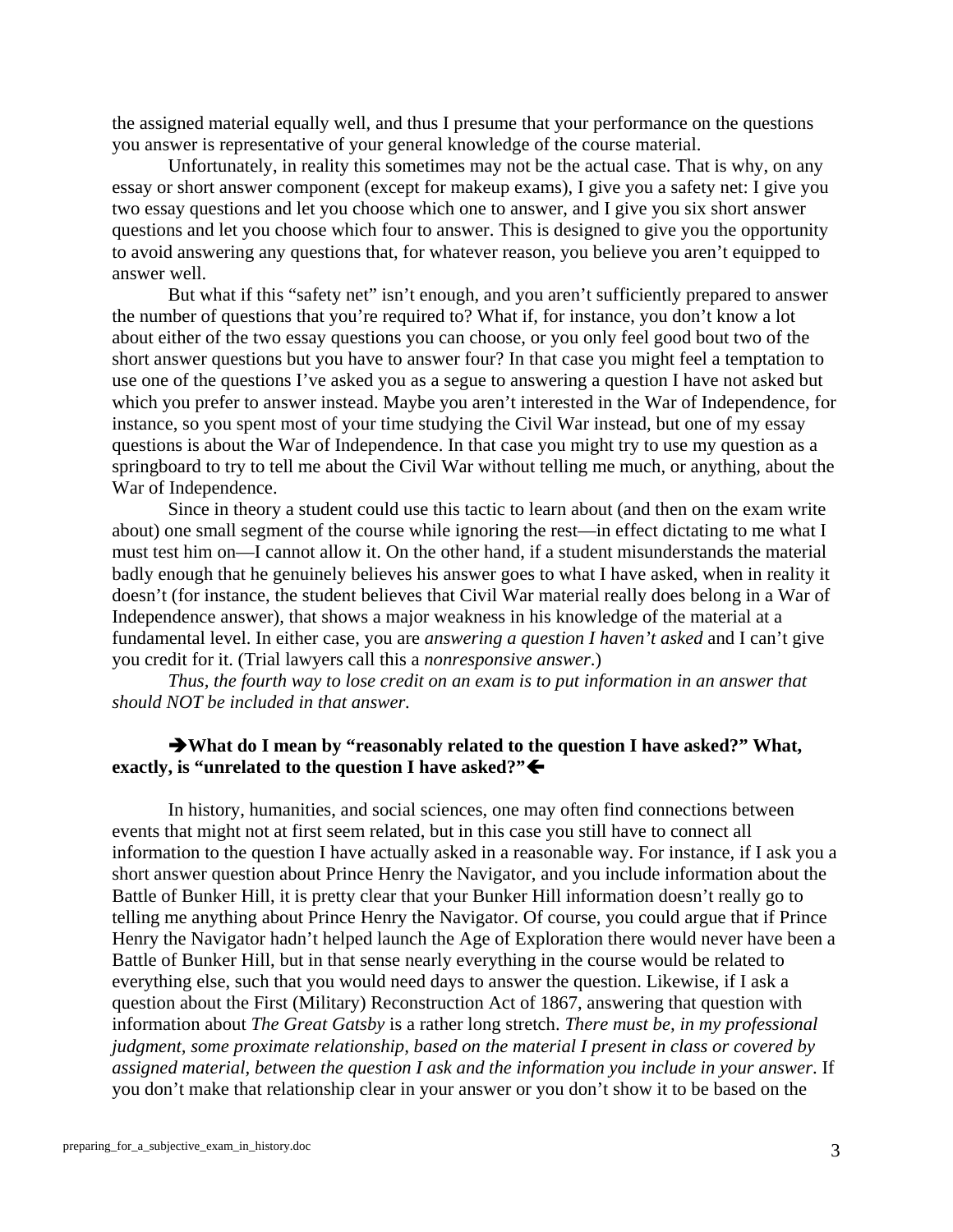evidence, then it isn't reasonably related to the question I've asked and I can't give you credit for it.

 There is some leeway here, and this is one of the things that makes an essay or short answer exam a bit subjective when it comes to grading. If you reasonably believe that the First Reconstruction Act really does have something particular to do with *The Great Gatsby*, and you support this idea with facts and persuasive argument in your answer, I will certainly consider your argument. If you convince me, you could win points that others taking the exam might not. But if in my professional judgment the connection you propose is too weak, you can lose points. Your best approach is to use common sense, your notes, and the organization of your textbook and other materials to decide what the cutoff should be. This is related to the next element, which is to …

 **5) Make sure that the facts you put in are accurate/correct.** Your best guide here is the old adage "Better to keep your mouth shut and appear stupid than to open it and remove all doubt." Let's say that I have asked an essay question about the American Revolution. Let's further say that you know that the Stamp Act is a crucial part of the American Revolution, and that you guess that if you don't mention the Stamp Act, you will lose some points (you'd be correct about that, by the way). Let's further say that you know the Stamp Act came after the Sugar Act and before the Townshend Acts, and you know that the Stamp Act was a major cause of the taxation without representation argument, and you know some other things about the Stamp Act. But you can't remember whether the Stamp Act was passed in 1765 or 1775. What should you do?

 In this case, remember the old adage. Put in everything you are sure is correct about the Stamp Act. Depending on exactly what that is, you may well get a high score. But if you include something clearly wrong—for instance, that the Stamp Act was passed in 1775—that would bring your score down. *Thus, the fifth way to lose credit on an exam is to put information in an answer that is not merely out of place or nonresponsive, as in element four above, but instead is simply wrong.*

 **6) Make sure that the material you have included in your answer is organized properly. Organization is important.** This is another area that makes grading an essay or short answer exam a bit subjective. Generally, on a history exam, the best principles of organization are a) chronology and b) cause and effect. If you write a history of the American Revolution in reverse chronological order, that makes less sense than if you did it in chronological order. If you simply listed events of the Revolution in random sequence (for instance, as they occur to you), without thinking or writing about how one event caused another, or influenced another, or was the result of another, or illustrates another, then that's the worst of all.

 To organize your *essay* answer properly, think of the big themes first, and then understand how more specific ideas and facts fit into them. Consider that in History 2111, we look at the French and Indian War as a major segment of the class, and the American Revolution as another segment, and that the French and Indian War caused the American Revolution. Consider that the American Revolution consisted of a sequence of events that have causal relations to each other. The Stamp Act was an effect of Parliament's attempt to raise revenue on the colonies, and it in turn caused a major protest and the development of the idea that Parliament was ignoring the rights of British subjects in the colonies. In History 2112, consider that Reconstruction is a major theme, and that Andrew Johnson's mishandling of Presidential